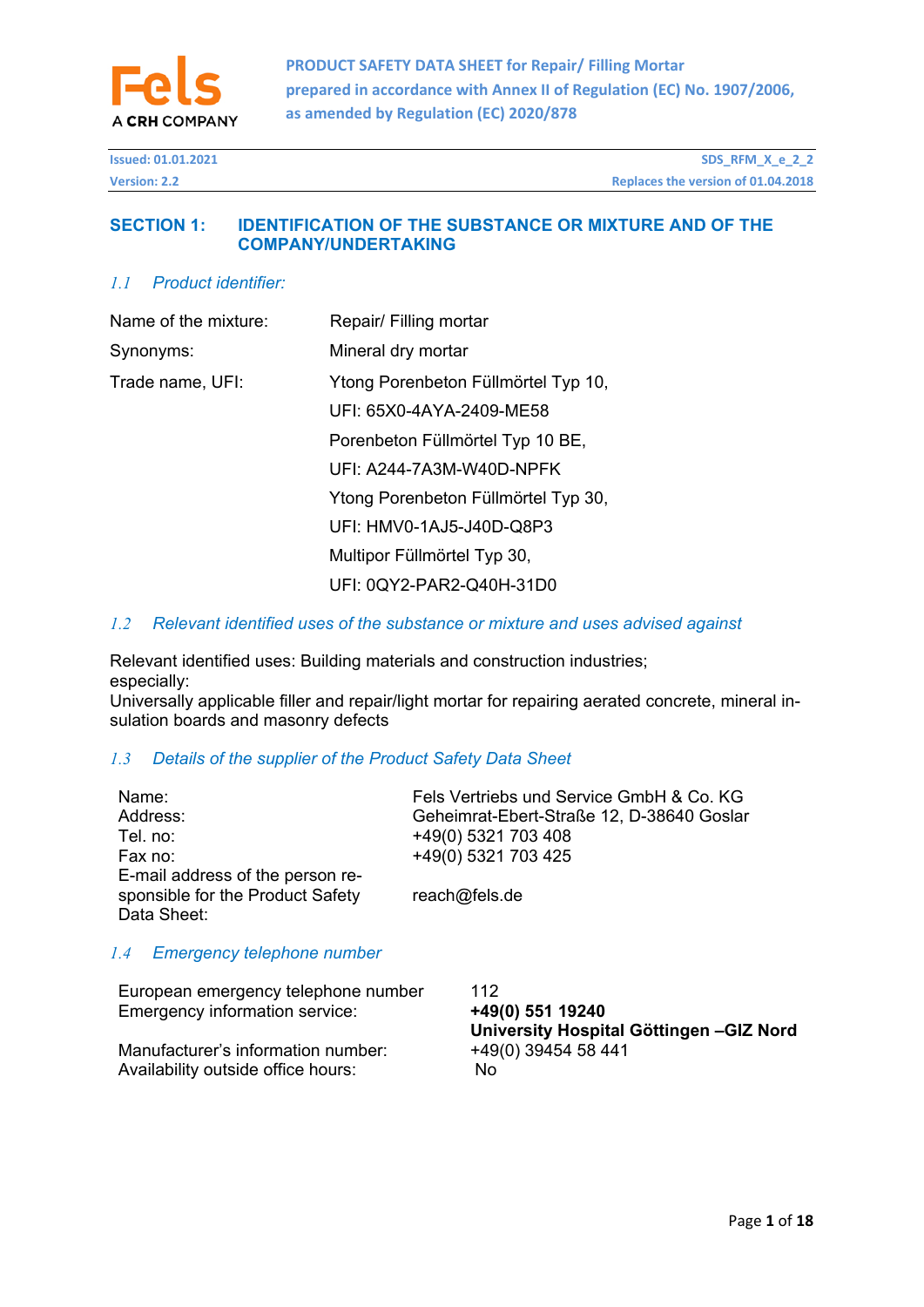

# **SECTION 2: POTENTIAL HAZARDS**

## *2.1 Classification of the mixture*

*2.1.1 Classification according to Regulation (EC) 1272/2008* 

Skin Irrit. 2; H315 Eye Dam. 1; H318 STOT SE 3; H335; exposure pathway inhalation

# *2.1.2 Additional information*

See section 16 for full text of hazard and risk phrases.

### *2.2 Label elements*

Labelling according to Regulation (EC) 1272/2008 (CLP)

Hazard pictograms:



Signal word: Danger

#### Hazard statements:

| H315: | Causes skin irritation            |
|-------|-----------------------------------|
| H318: | Causes serious eye damage         |
| H335: | May cause respiratory irritation. |

Precautionary statements:

| P <sub>102</sub> : | Keep out of reach of children.                                                                                                      |
|--------------------|-------------------------------------------------------------------------------------------------------------------------------------|
| P280:              | Wear protective gloves/protective clothing/eye protection/face protection                                                           |
| P305+P351+P338:    | IF IN EYES: Rinse cautiously with water for several minutes. Remove<br>contact lenses, if present and easy to do. Continue rinsing. |
| P302+P352:         | IF ON SKIN: Wash with plenty of water.                                                                                              |
| P310:              | Immediately call a POISON CENTRE or doctor/physician.                                                                               |
| P261:              | Avoid breathing dust/fume/gas/mist/vapours/spray.                                                                                   |
| P304+P340:         | IF INHALED: Remove victim to fresh air and keep at rest in a position<br>comfortable for breathing.                                 |
| P501:              | Dispose of contents/container in accordance with national regulations.                                                              |

### *2.3 Other hazards*

The mixture is chromate reduced in accordance with Annex XVII to Regulation (EC) 1907/2006, no. 47, therefore there is no risk of sensitization caused by chromate. In its ready for use form, following the addition of water, the soluble chromium(VI) content amounts to 0.0002% of the dry mass of the cement content at the most. The precondition for the effectiveness of chromate reduction is the proper dry storage and observance of the maximum storage time.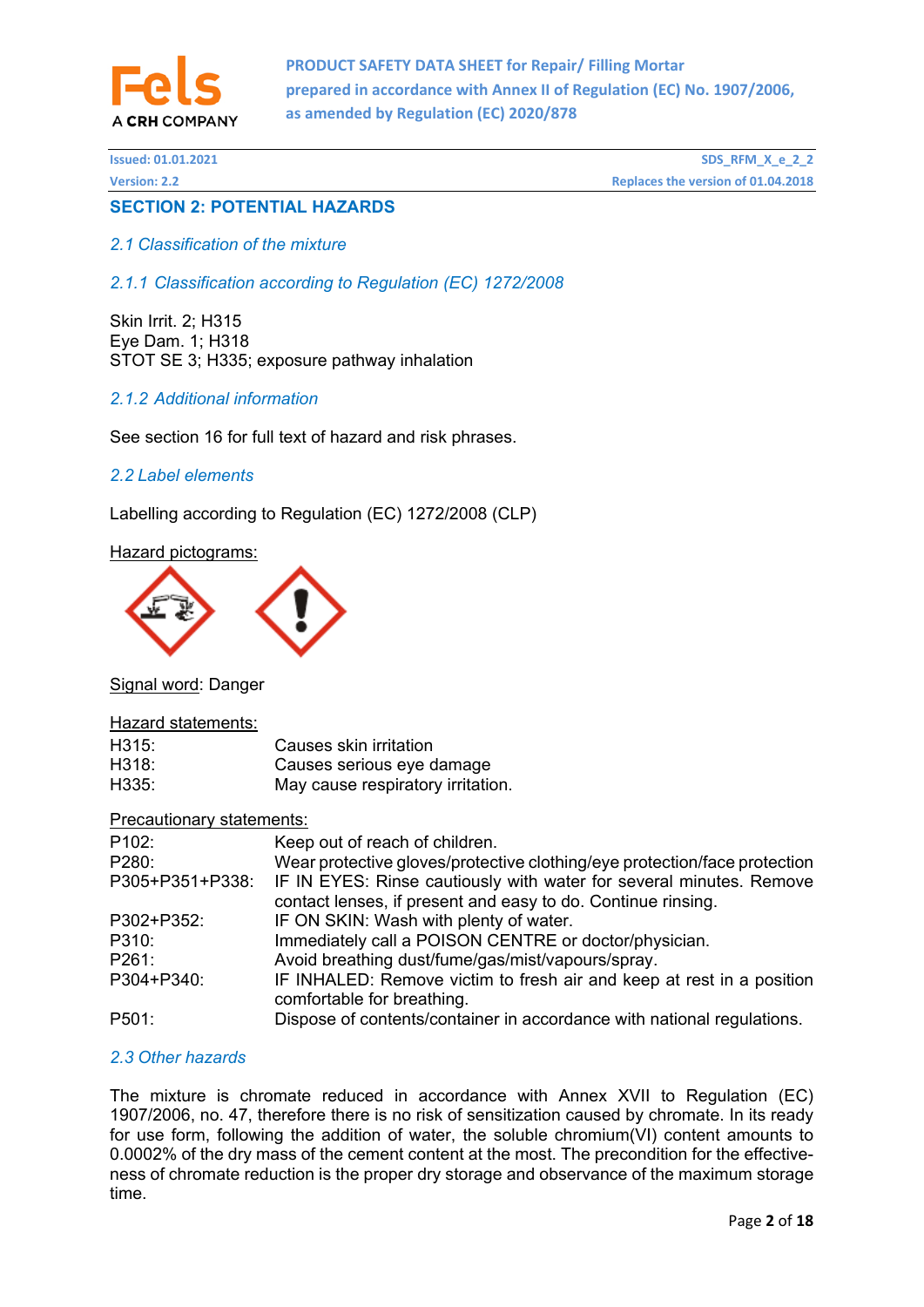

| <b>Issued: 01.01.2021</b> | SDS_RFM_X_e_2_2                    |
|---------------------------|------------------------------------|
| <b>Version: 2.2</b>       | Replaces the version of 01.04.2018 |

The mixture does not meet the criteria for PBT or vPvB substances.

The mixture exhibits no endocrine disrupting properties and has not been added to the list of substances having endocrine disrupting properties in accordance with Article 59 of Regulation (EC) 1907/2006.

The mixture exhibits no endocrine disrupting or endocrine disruptive properties in accordance with the criteria of Delegated Regulation (EC) 2017/2100 or Regulation (EC) 2018/605.

# **SECTION 3: COMPOSITION/INFORMATION ON INGREDIENTS**

### *3.1 Substances*

Not relevant

#### *3.2 Mixtures*

Description of the mixture:

Dry mortar, mixture of mineral binders and aggregates.

Ingredients classified in accordance with Regulation (EC) 1272/2008:

| CAS<br>$num-$ | EG<br>num- | <b>REACH</b><br>reg- | Substance   | %<br>Weight | Classification accord- |
|---------------|------------|----------------------|-------------|-------------|------------------------|
| ber           | ber        | istration num-       | name        | content (or | ing to Regulation (EC) |
|               |            | ber                  |             | range)      | 1272/2008 [CLP]        |
|               |            |                      | Portland    |             | Skin Irrit. 2; H315    |
| 65997-15-1    | 266-043-4  |                      | Cement      | 2040%       | Eye Dam. 1; H318       |
|               |            |                      | Clinker     |             | STOT SE 3; H335        |
|               |            | $01 -$               | Calcium     |             | Skin Irrit. 2; H315    |
| 1305-62-0     | 215-137-3  | 2119475151-          | dihydroxide | 310%        | Eye Dam. 1; H318       |
|               |            | 45-0046              |             |             | STOT SE 3; H335        |

Substances of Very High Concern (SVHC), published in accordance with Article 59 of Regulation (EC) No. 1907/2006, are not contained at a concentration greater than 0.1 mass percent.

# **SECTION 4: FIRST AID MEASURES**

### *4.1 Description of first aid measures*

#### General advice

No known delayed effects. Consult a physician for all exposures except for minor instances.

### Following inhalation

Move source of dust or move person to fresh air. Obtain medical attention immediately.

#### Following skin contact

Carefully and gently wipe the contaminated skin areas in order to remove all traces of product. Wash affected area immediately with plenty of water. Remove contaminated clothing. If necessary seek medical advice.

#### Following eye contact

Rinse eyes immediately with plenty of water and seek medical advice.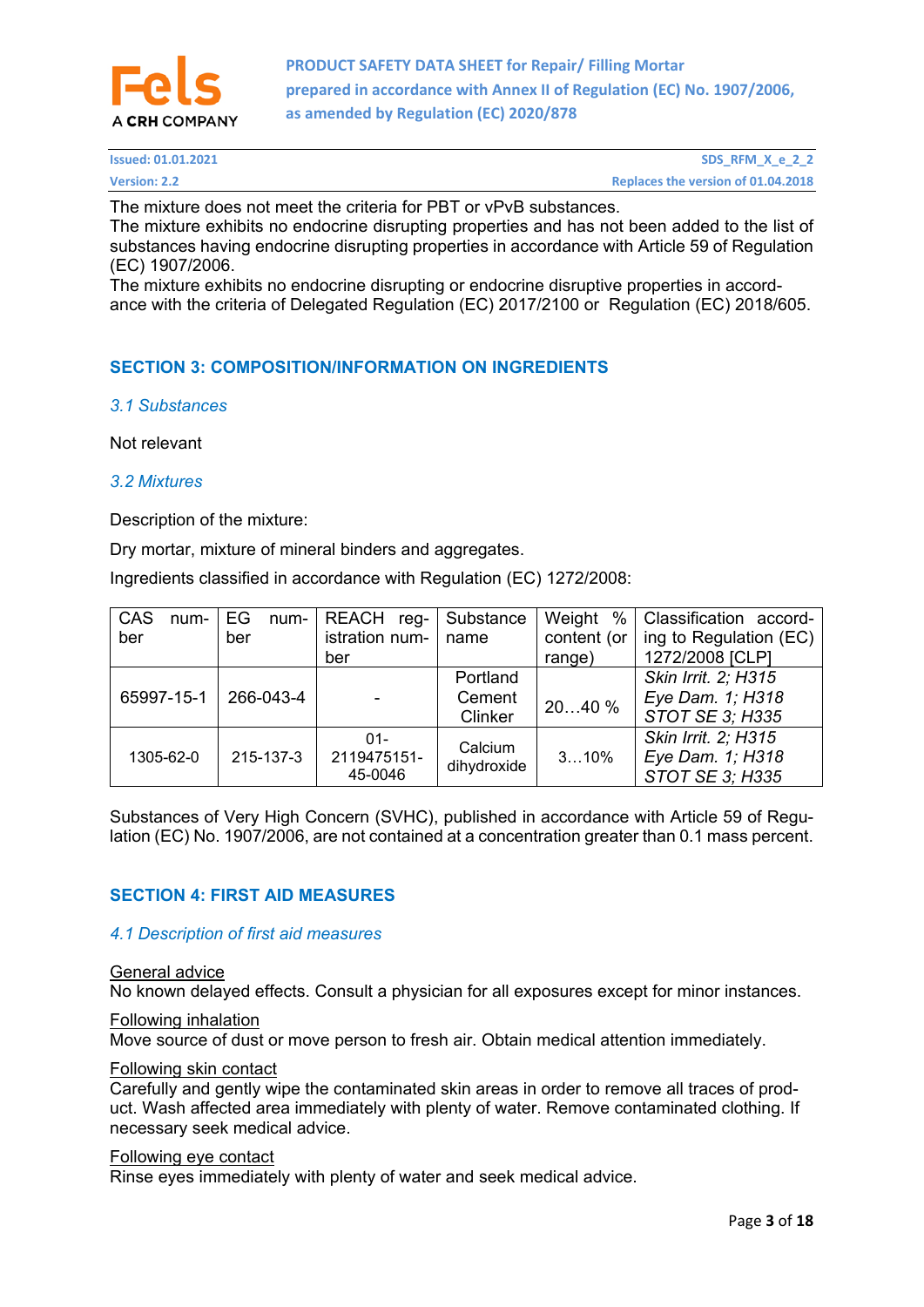

### After ingestion

Rinse mouth with water and drink afterwards plenty of water. Do NOT induce vomiting. Obtain medical attention.

### Self-protection for first-aiders

Avoid contact with the skin, eyes and clothing; wear appropriate personal protective equipment (see subsection 8.2.2); avoid inhaling dust; ensure sufficient ventilation or wear appropriate respiratory protection.

### *4.2 Most important symptoms and effects, both acute and delayed*

The mixture is not acutely toxic via the oral, dermal, or inhalation route. The mixture is classified as irritating to skin. There is a risk of serious damage to the eyes. There is no concern regarding adverse systemic effects because the pH-effect represents the primary health hazard.

### *4.3 Indication of any immediate medical attention and special treatment needed*

Follow the advice given in section 4.1.

# **SECTION 5: FIRE FIGHTING MEASURES**

### *5.1 Extinguishing media*

### *5.1.1 Suitable extinguishing media*

The product is not combustible. Use a dry powder, foam or CO2 fire extinguisher to extinguish surrounding fires.

Use extinguishing measures appropriate to the local circumstances.

### *5.1.2 Unsuitable extinguishing media*

Do not use water jets.

### *5.2 Special hazards arising from the substance or mixture*

None.

### *5.3 Advice for fire fighters*

Avoid generation of dust. Use extinguishing measures appropriate to the local circumstances. Use self-contained breathing apparatus.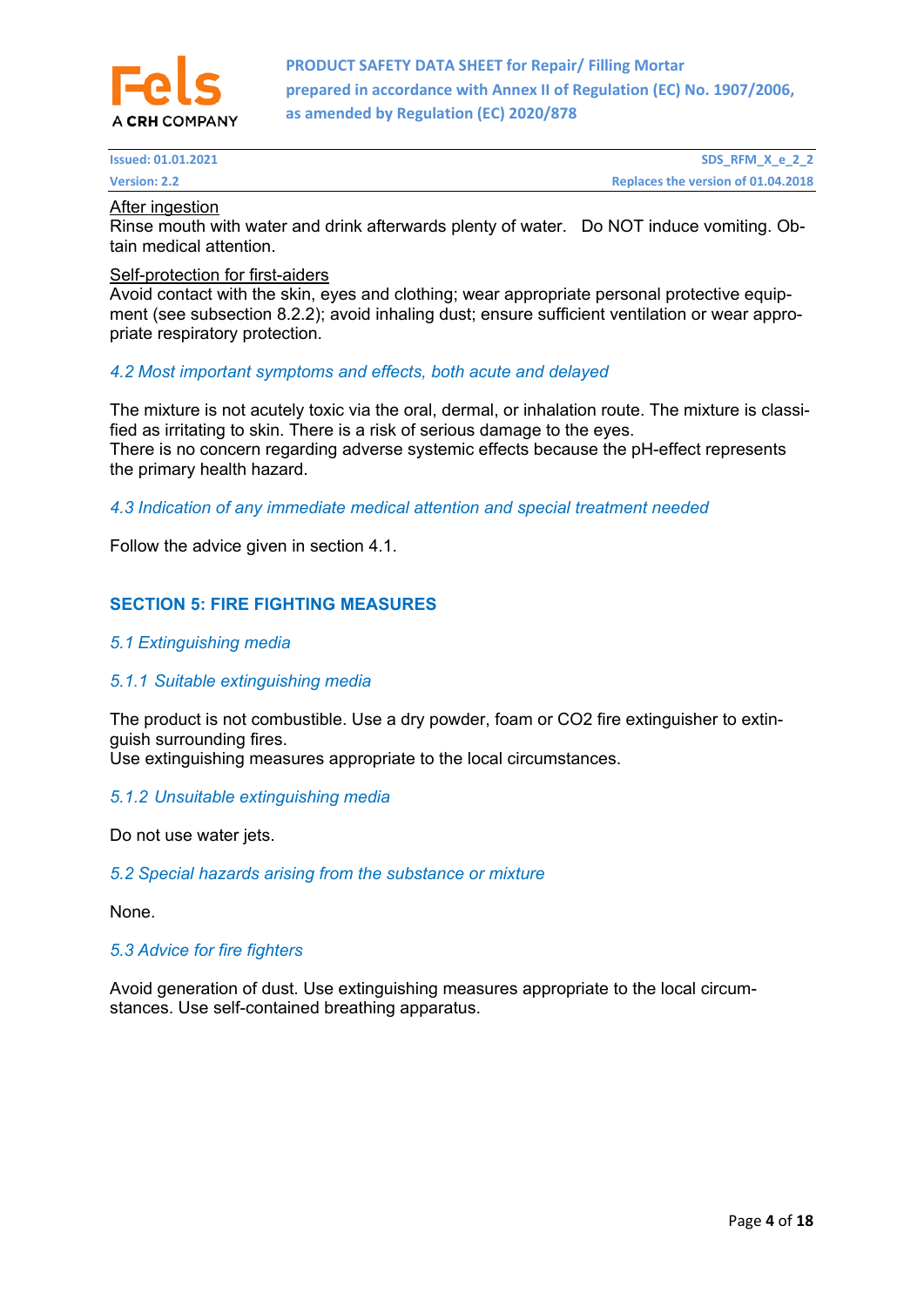

## **SECTION 6: ACCIDENTAL RELEASE MEASURES**

*6.1 Personal precautions, protective equipment and emergency procedures* 

### *6.1.1 For non-emergency personnel*

Ensure adequate ventilation.

Keep dust levels to a minimum.

Keep unprotected persons away.

Avoid contact with skin, eyes, and clothing – wear suitable protective equipment (see section 8).

Avoid inhalation of dust, ensure that sufficient ventilation or suitable respiratory protective equipment is used (see section 8).

#### *6.1.2 For emergency responders*

Ensure adequate ventilation.

Keep dust levels to a minimum.

Keep unprotected persons away.

Avoid contact with skin, eyes, and clothing – wear suitable protective equipment (see section 8).

Avoid inhalation of dust, ensure that sufficient ventilation or suitable respiratory protective equipment is used (see section 8).

#### *6.2 Environmental precautions*

Contain any spillage. Keep the material dry if possible. Cover area if possible to avoid unnecessary dust hazard. Avoid uncontrolled spills to watercourses and drains (pH increase). Any large spillage into watercourses or drains must be reported to the competent authority.

### *6.3 Methods and material for containment and cleaning up*

In all cases avoid dust formation. Keep the material dry if possible. Pick up the (dry) product mechanically. Use vacuum suction unit or shovel into bags.

### *6.4 Reference to other sections*

For more information on exposure control, personal protection and disposal, please see sections 8 and 13.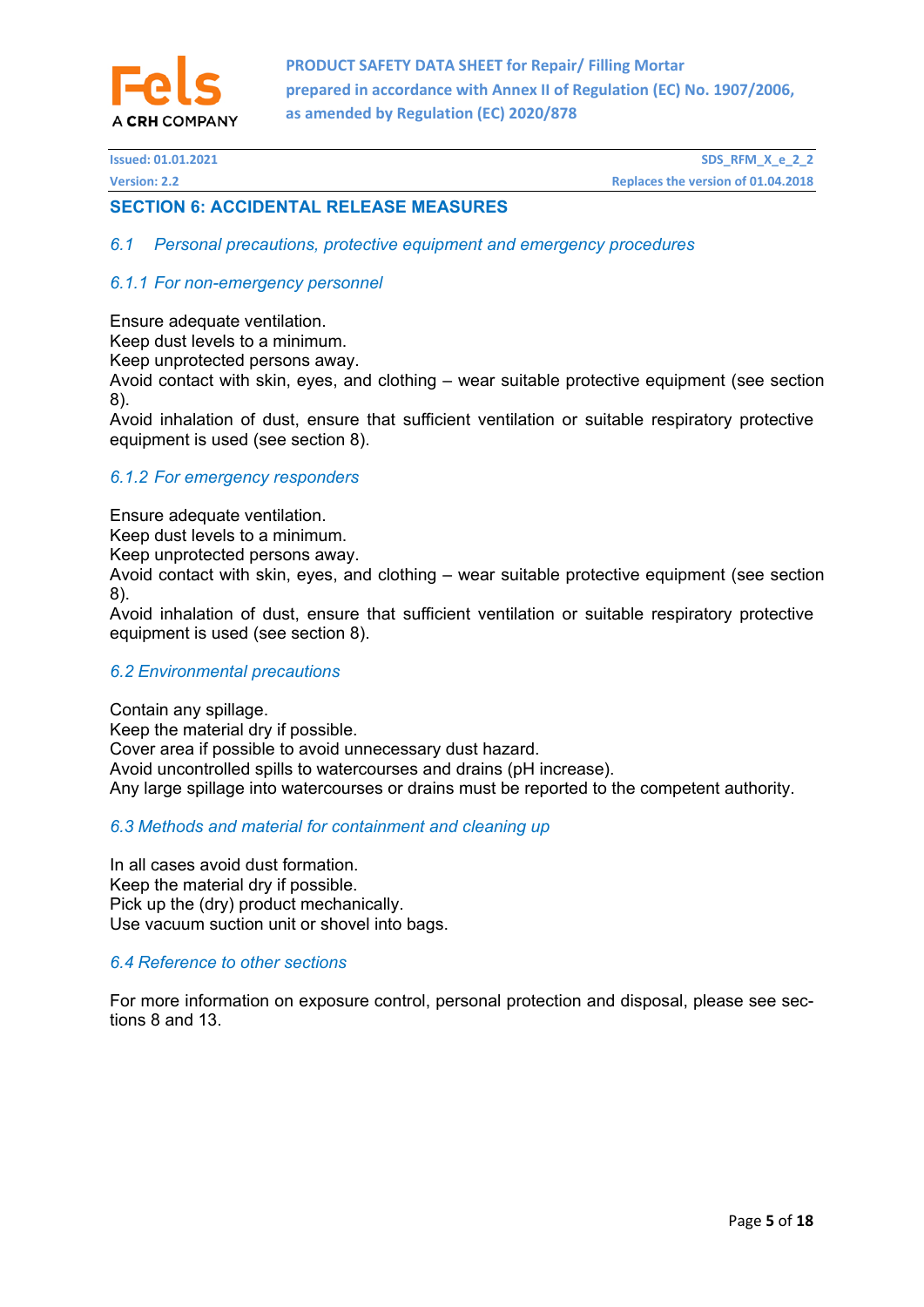

### **SECTION 7: HANDLING AND STORAGE**

### *7.1 Precautions for safe handling*

### *7.1.1 General recommendations*

Avoid contact with the skin and eyes. Wear protective clothing (see section 8). Do not wear contact lenses. A portable eye rinse bottle is recommended. Minimise dust generation. Keep dust levels to a minimum. Dust sources should be sealed, turn on extractor. Filler systems should be sealed.

When handling sacks, the safety instructions on the manual handling of loads must be observed in accordance with Regulation 90/269/EEC. If using an open mixing container first fill with water, then allow the dry product to pour in carefully. Keep the height of fall low. Start up the stirrer slowly. Do not compress empty sacks – or only compress them inside an outer sack. Avoid contact with skin and eves by personal protective equipment in

accordance with Section 8.2.2. Ensure adequate ventilation, if necessary use respiratory protection in

accordance with Section 8.2.2. For machine processing (e.g. using a plastering machine or continuous mixer), dust levels from sacks can be reduced by careful laying up, opening and emptying of the sacks and the use of a special additional equipment.

### *7.1.2 Notes on general hygiene measures in the workplace*

Avoid inhalation, ingestion and contact with the skin and eyes. Do not eat, drink or smoke in the workplace. Wash your hands and face before taking breaks. Shower and change your clothes at the end of your shift. Do not wear contaminated clothing outside the workplace. General hygiene measures in the workplace necessitate appropriate organisational measures such as regular cleaning of the workplace with suitable cleaning equipment.

### *7.2 Conditions for safe storage, including any incompatibilities*

Store under dry conditions. Minimise contact with air and prevent the ingress of moisture. Keep away from acids. Keep out of reach of children. Aluminium is not suitable for transportation or storage if there is a risk of contact with water.

No longer use the products after the specified storage period has expired. Under improper storage (ingress of moisture) or exceeding the maximum storage period, the effect of any chromate reducer contained may decrease (see section 2.3).

### *7.3 Specific end uses*

The mixture is assigned to GISCODE ZP 1 (low-chromate cement-based products) (see section 15). Further information on the safe handling, protective measures and rules of conduct can be found in GISCODE ZP 1. It is available as part of the Hazardous Materials Information System of the

professional association of the construction industry at www.wingisonline.de.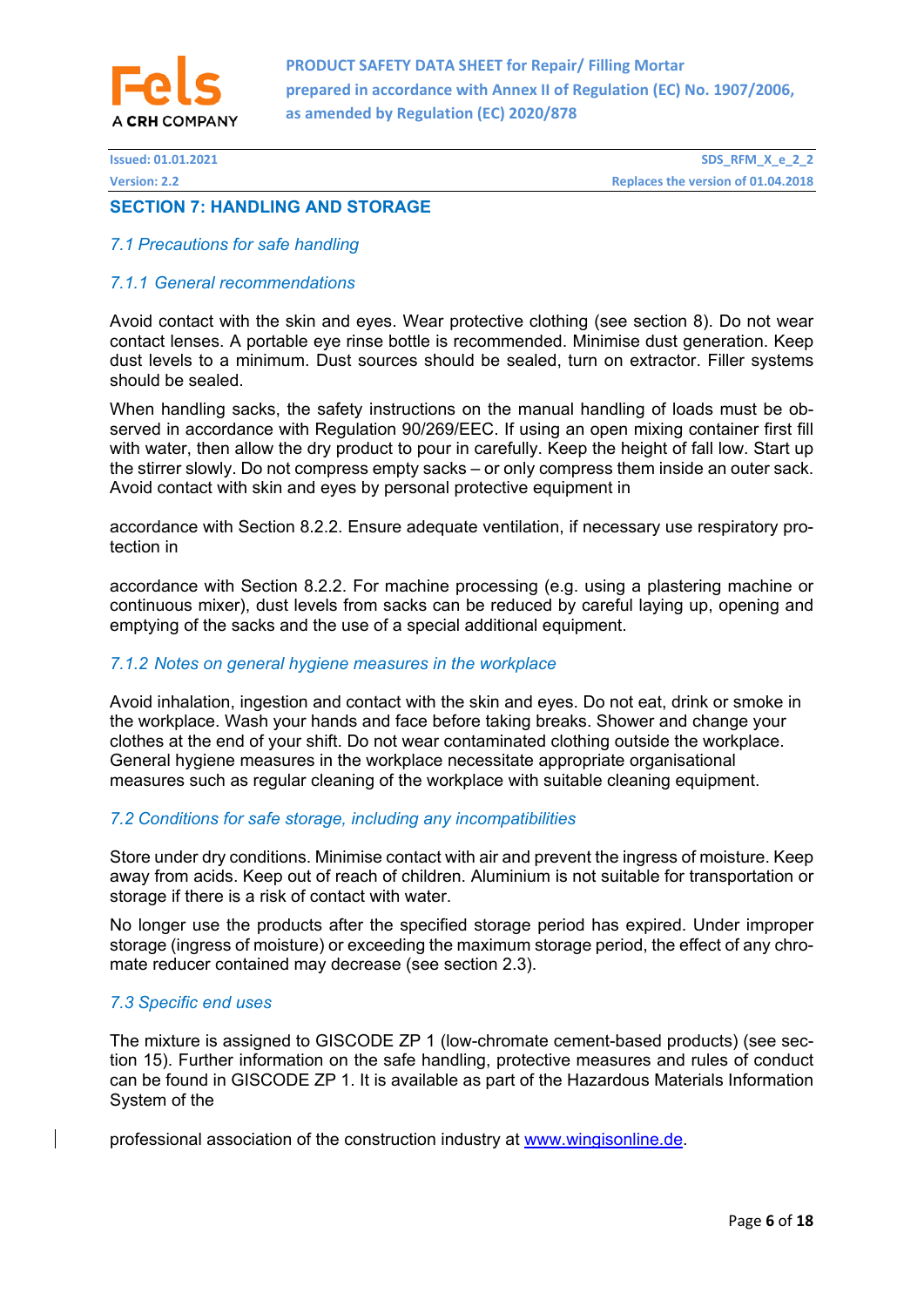

# **SECTION 8: EXPOSURE CONTROLS/PERSONAL PROTECTION**

### *8.1 Control parameters*

### Occupational exposure limits (Europe):

| CAS no.             | Limiting values<br>type                                                                           | Time-weighted<br>average<br>(mg/m <sup>3</sup> ) |                         | Brief exposure<br>(mg/m <sup>3</sup> ) |  | Origin |  |
|---------------------|---------------------------------------------------------------------------------------------------|--------------------------------------------------|-------------------------|----------------------------------------|--|--------|--|
| Calcium dihydroxide |                                                                                                   |                                                  |                         |                                        |  |        |  |
| 1305-62-0           | Indicative occu-<br>1(A)<br>$15 \text{ min}$<br>4(A)<br>8 h<br>pational expo-<br>sure limit value |                                                  | Directive (EU) 2017/164 |                                        |  |        |  |

A = alveolene penetrant dust fraction

### National occupational exposure limit (Germany):

| CAS no.                         | Type of assess-<br>ment value | Assessment<br>value<br>(mg/m <sup>3</sup> ) |                         | Peak<br>limit<br>Fact. (Cat.)<br>short-term value | Origin             | Monitoring pro-<br>cedure,<br>e.g. |
|---------------------------------|-------------------------------|---------------------------------------------|-------------------------|---------------------------------------------------|--------------------|------------------------------------|
| <b>Portland cement (dust)</b>   |                               |                                             |                         |                                                   |                    |                                    |
| 65997-15-1                      | Occupational<br>limit value   | 8 h<br>5(E)                                 |                         | Not defined                                       | <b>TRGS</b><br>900 | <b>TRGS 402</b>                    |
| Calcium dihydroxide             |                               |                                             |                         |                                                   |                    |                                    |
| 1305-62-0                       | Occupational<br>limit value   | 8 h<br>1(E)                                 |                         | 2(1)<br>$15 \text{ min}$                          | <b>TRGS</b><br>900 | <b>TRGS 402</b>                    |
| <b>General dust limit value</b> |                               |                                             |                         |                                                   |                    |                                    |
|                                 | Occupational<br>limit value   | 8 h                                         | 1.25<br>(A)<br>10 $(E)$ | 2(II)<br>$15 \text{ min}$                         | <b>TRGS</b><br>900 | <b>TRGS 402</b>                    |

A = alveolene penetrant dust fraction

E = respirable dust fraction

### *8.2 Limitation and control of exposure*

Dust generation should be avoided. Furthermore, appropriate protective equipment is recommended. Eye protection (e.g. protective goggles or visor) must be worn unless potential contact with the eye can be excluded by the nature and type of application (e.g. process enclosures). If necessary, face protection, protective clothing and safety shoes shall be worn.

# *8.2.1 Appropriate engineering controls*

If operations generate dust or vapours, process enclosures, local exhaust ventilation, or other engineering controls must be available to keep airborne dust levels below recommended exposure limits.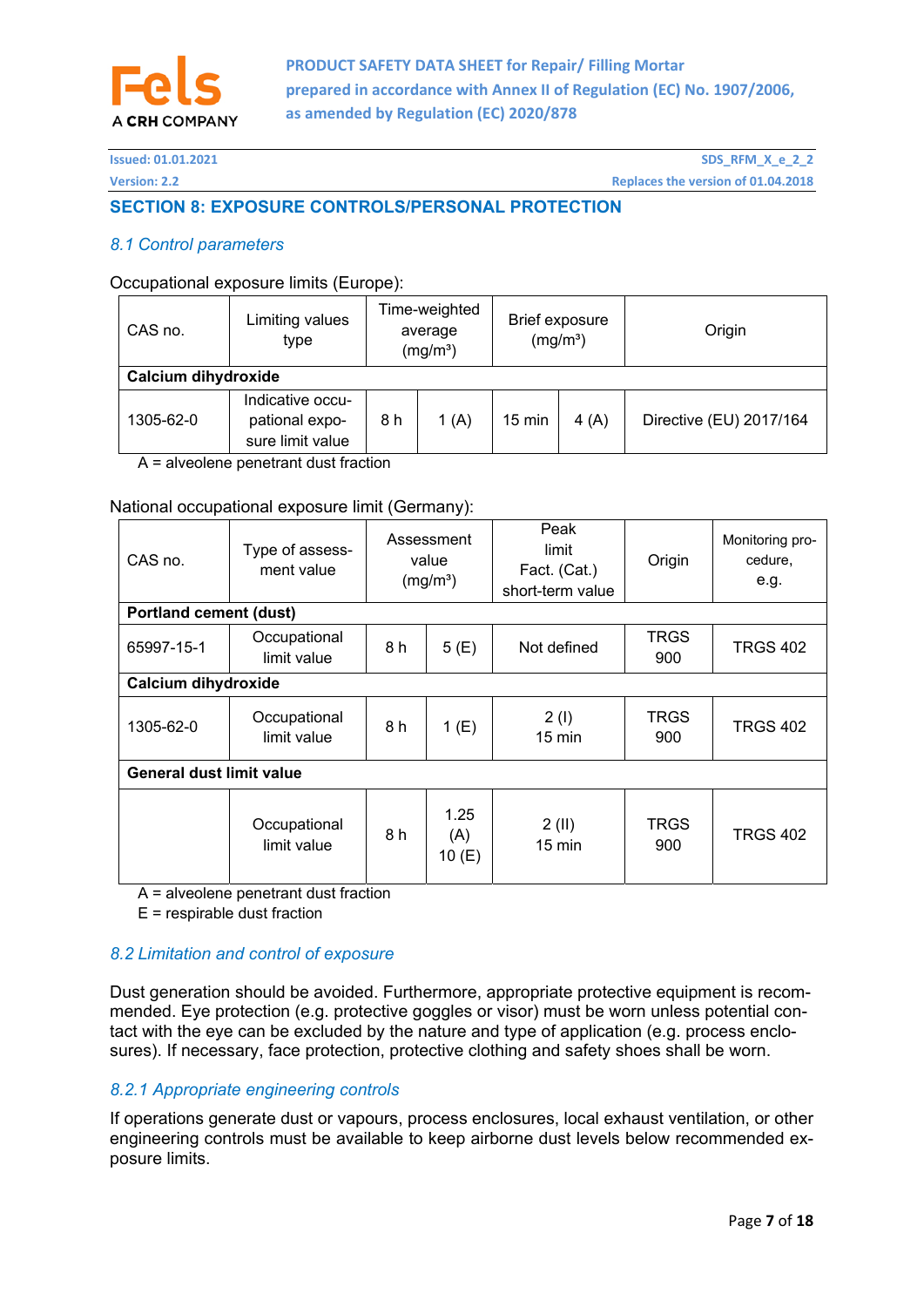

**Issued: 01.01.2021 SDS\_RFM\_X\_e\_2\_2 Replaces the version: 2.2 Replaces the version of 01.04.2018** 

*8.2.2 Individual protection measures, such as personal protective equipment* 

# *8.2.2.1 Eye/face protection*

Do not wear contact lenses. For powders, tight fitting goggles with side shields or wide vision full goggles in accordance with DIN EN 166:2002 to at least optical Class 2, mechanical strength F must be worn. A portable eye rinse bottle is recommended.

### *8.2.2.2 Skin protection*

The mixture is classified as irritating to skin. Dermal exposure must therefore be minimised as far as technically feasible. Protective gloves made of or coated with nitrile (NBR) in accordance with DIN EN ISO 374-1:2018/Type A or B (test chemical K, thickness at least 0.2 mm) should be worn. These offer sufficient skin protection for up to 480 min. Standard protective working clothes which fully cover the skin, full length trousers, long-sleeved overalls with close-fitting cuffs at the openings, together with shoes that are resistant to caustics and dust penetration shall be worn.

### *8.2.2.3 Respiratory protection*

Local extraction is recommended to keep dust exposure below the established threshold values. If there is still a risk of exceeding the threshold values, e.g. when handling the powder form of the opened dry product, then a suitable particulate filter mask in accordance with EN 149 shall be worn, depending on the expected exposure levels (low dust level: FFP1 mask; medium dust level: FFP2 mask; high dust level: FFP3 mask).

During manual or automatic processing of ready-to-use fresh mortar no respiratory protection is necessary.

### *8.2.2.4 Thermal hazards*

There are no thermal hazards if handled properly.

### *8.2.3 Environmental exposure limitation and control*

Exhaust air from the ventilation system should be filtered before discharge to the atmosphere. Avoid releasing the product to the environment.

Contain any spillage. Uncontrolled spillage into watercourses must be reported to the competent authority.

# **SECTION 9: PHYSICAL AND CHEMICAL PROPERTIES**

### *9.1 Information on basic physical and chemical properties*

| a) Physical state:          | solid, powder                                                                                     |
|-----------------------------|---------------------------------------------------------------------------------------------------|
| b) Colour:                  | beige/grey                                                                                        |
| c) Odour:                   | odourless                                                                                         |
| d) Melting/freezing point:  | > 450°C (study result, EU A.1 method)                                                             |
| e) Boiling point or initial |                                                                                                   |
|                             | boiling point and boiling range: not applicable (solid with a melting point $>$ 450 $^{\circ}$ C) |
| f) Flammability:            | non-flammable (study result, EU A.10 method)                                                      |
|                             |                                                                                                   |

g) Lower and upper explosive limit: not applicable to solids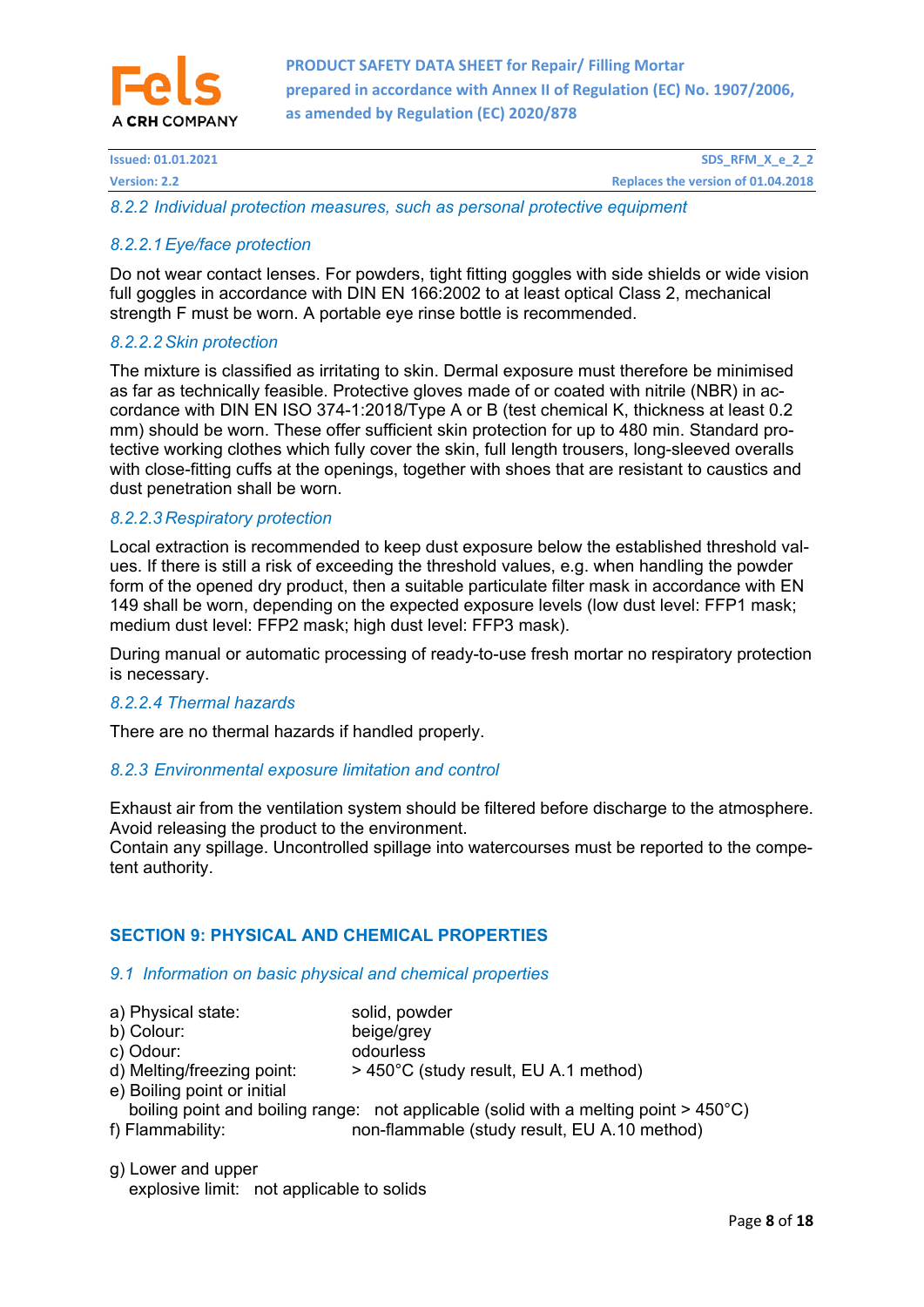

| <b>Issued: 01.01.2021</b>     | SDS_RFM_X_e_2_2                                                  |
|-------------------------------|------------------------------------------------------------------|
| <b>Version: 2.2</b>           | Replaces the version of 01.04.2018                               |
| h) Flash point:               | not applicable (solid with a melting point $>$ 450 $^{\circ}$ C) |
| i) Auto-ignition temperature: | no relative auto-ignition temperature below                      |
|                               | > 400°C (study result, EU A16 method)                            |
| i) Decomposition temperature: | $>450^{\circ}$ C                                                 |
| k) pH value:                  | 12 (saturated solution at $20^{\circ}$ C)                        |
| I) Kinematic viscosity:       | not applicable (solid with a melting point $>$ 450 $^{\circ}$ C) |
| m) Solubility in water:       | $3$ g/L                                                          |
| n) Partition coefficient -    |                                                                  |
| n-octanol-water (log-value)   | not applicable                                                   |
| o) Vapour pressure:           | not applicable (solid with a melting point $>$ 450 $^{\circ}$ C) |
| p) Density and/or             |                                                                  |
| Relative density:             | $3$ g/cm <sup>3</sup>                                            |
| q) Relative vapour density:   | not applicable                                                   |
| r) Dartiala proportion.       |                                                                  |

r) Particle properties:

| <b>Product</b> | <b>Median</b><br>value | Calculation of the median value                                | Measure-<br>ment   | <b>Deviation</b><br>$+/-$ |
|----------------|------------------------|----------------------------------------------------------------|--------------------|---------------------------|
|                |                        |                                                                | method             |                           |
| Repair/Fill-   | $150 \mu m$            | falls n UNGERADE<br>$\frac{x_{\left(\frac{n+1}{2}\right)}}{x}$ | Sieving            | $100 \mu m$               |
| ing mortar     |                        | $Md =$<br>+ $x_{(\frac{n}{2}+1)}$ ) : 2<br>falls n GERADE      | <b>DIN EN 933-</b> |                           |
|                |                        | $(x_{(\frac{n}{2})})$                                          | 1                  |                           |

#### Key:

| . | $\sim$ $\sim$ $\sim$<br>. .<br>۱t<br>-<br>$\overline{\phantom{0}}$                        |
|---|-------------------------------------------------------------------------------------------|
|   | $\overline{\phantom{a}}$<br>$\sim$<br>۱Ť<br>$\overline{\phantom{0}}$<br>_<br>$\cdot$<br>. |

### *9.2 Other information*

Based on the current state of knowledge, the product is not defined as a nanomaterial pursuant to Recommendation 2011/696 EU.

### **SECTION 10: STABILITY AND REACTIVITY**

### *10.1 Reactivity*

Alkaline reaction with water. In contact with water an intended reaction takes place in which the product hardens and forms a solid mass, which does not react with its surroundings.

### *10.2 Chemical stability*

The mixture is stable under normal handling and storage conditions (dry).

#### *10.3 Possibility of hazardous reactions*

No hazardous reactions.

### *10.4 Conditions to avoid*

Prevent the ingress of air and moisture during storage to prevent hardening.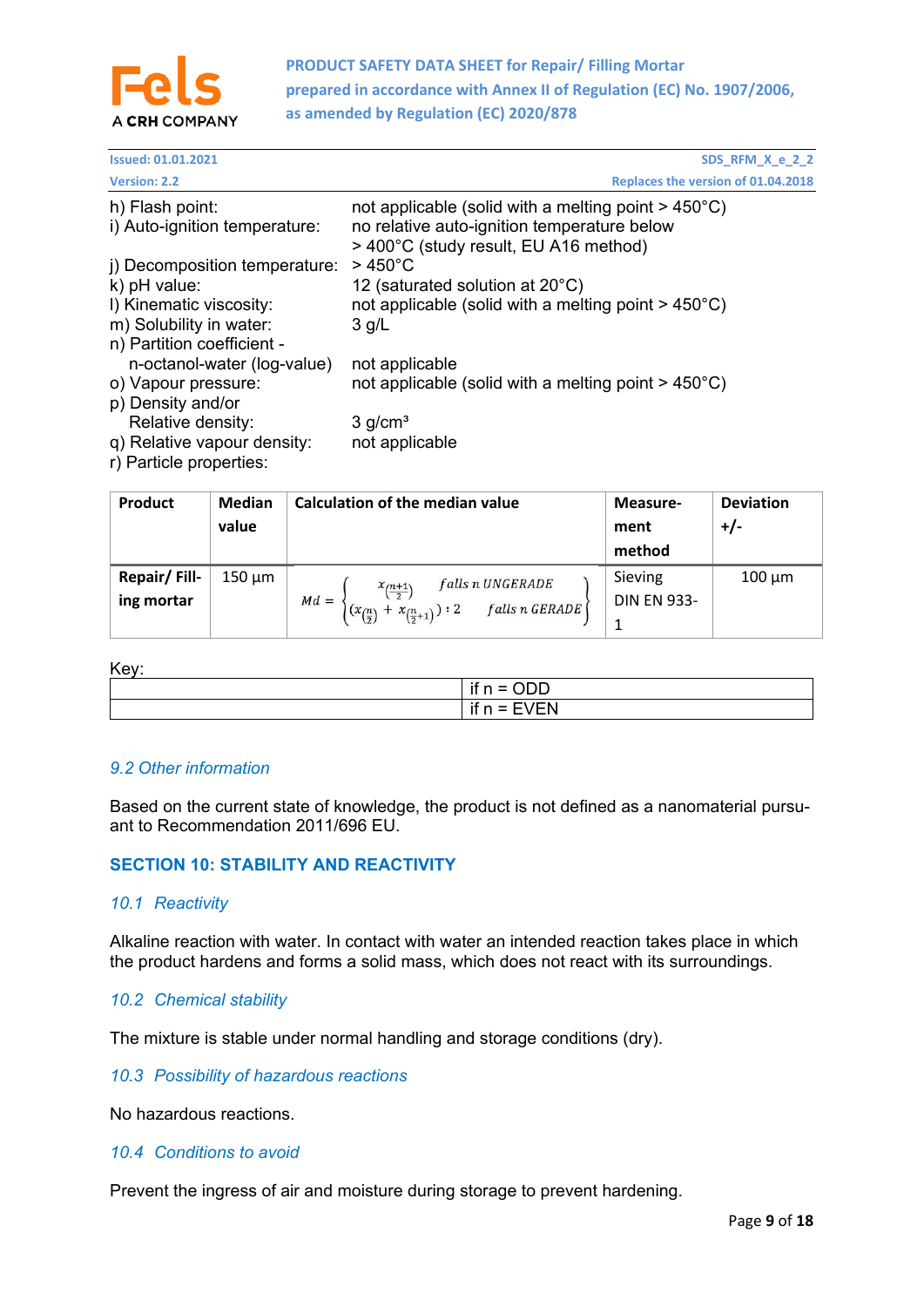

| <b>Issued: 01.01.2021</b> | SDS_RFM_X_e_2_2                    |
|---------------------------|------------------------------------|
| <b>Version: 2.2</b>       | Replaces the version of 01.04.2018 |

### *10.5 Incompatible materials*

The moist product is alkaline and reacts exothermically with acids. It reacts with aluminium and brass forming hydrogen. CaO + 2 Al + 7 H<sub>2</sub>O  $\rightarrow$  Ca(Al (OH)<sub>4</sub>)<sub>2</sub> + 3 H<sub>2</sub>

#### *10.6 Hazardous decomposition products*

None.

# **SECTION 11: TOXICOLOGICAL INFORMATION**

### *11.1 Information on hazard classes within the meaning of Regulation (EC) No. 1272/2008*

The mixture as a whole has not been subjected to toxicological testing. The information on toxicological effects results from the corresponding information for the constituents cement and calcium dihydroxide.

|       | <b>Hazard</b>                 | Result of the impact assessment for |                                                                                                                                                                                                                                                                                                                                                                         |                     |                                                                                                                                           |  |
|-------|-------------------------------|-------------------------------------|-------------------------------------------------------------------------------------------------------------------------------------------------------------------------------------------------------------------------------------------------------------------------------------------------------------------------------------------------------------------------|---------------------|-------------------------------------------------------------------------------------------------------------------------------------------|--|
| class |                               | cement                              |                                                                                                                                                                                                                                                                                                                                                                         | Calcium dihydroxide |                                                                                                                                           |  |
| (a)   | Acute toxicity                | stance.                             | Cement is not classified as an acutely toxic sub-                                                                                                                                                                                                                                                                                                                       |                     | Calcium dihydroxide is not classified as an<br>acutely toxic substance.                                                                   |  |
|       |                               | Dermal                              | Limit test, rabbit, 24 hours exposure, 2,000<br>mg/kg body weight - no lethality. [Refer-<br>ence $(4)$ ]                                                                                                                                                                                                                                                               | Dermal              | LD50 $>$ 2,500 mg/kg bw (calcium<br>dihydroxide, OECD 402, rabbit)                                                                        |  |
|       |                               |                                     | Based on the available data, the classifica-<br>tion criteria are not considered to be met.                                                                                                                                                                                                                                                                             |                     |                                                                                                                                           |  |
|       |                               | Inha-<br>lation                     | Limit test, rat, at 5 $g/m3$ , no acute toxicity.<br>Study was conducted using Portland ce-<br>ment clinker, the main constituent of ce-<br>ment. [Reference (10)]                                                                                                                                                                                                      | Inha-<br>lation     | No data available.                                                                                                                        |  |
|       |                               |                                     | Based on the available data, the classifica-<br>tion criteria are not considered to be met.                                                                                                                                                                                                                                                                             |                     |                                                                                                                                           |  |
|       |                               | Oral                                | In animal studies with cement kiln dust and<br>cement dust no acute oral toxicity was ob-<br>served.                                                                                                                                                                                                                                                                    | Oral                | $LD_{50}$ > 2,000 mg/kg bw (OECD<br>425, rat)                                                                                             |  |
|       |                               |                                     | Based on the available data, the classifica-<br>tion criteria are not considered to be met.                                                                                                                                                                                                                                                                             |                     |                                                                                                                                           |  |
| (b)   | Skin corrosion/<br>irritation |                                     | Cement has an irritating effect on the skin and mu-<br>cous membranes. Dry cement in contact with moist<br>skin or skin in contact with moist or wet cement may<br>cause various irritating and inflammatory skin reac-<br>tions, e.g. redness and fissures. Prolonged contact in<br>combination with abrasion may cause serious damage<br>to the skin. [Reference (4)] |                     | Calcium dihydroxide is irritating to the skin<br>(in vivo, rabbit). Calcium dihydroxide is not<br>corrosive to skin (in vitro, OECD 431). |  |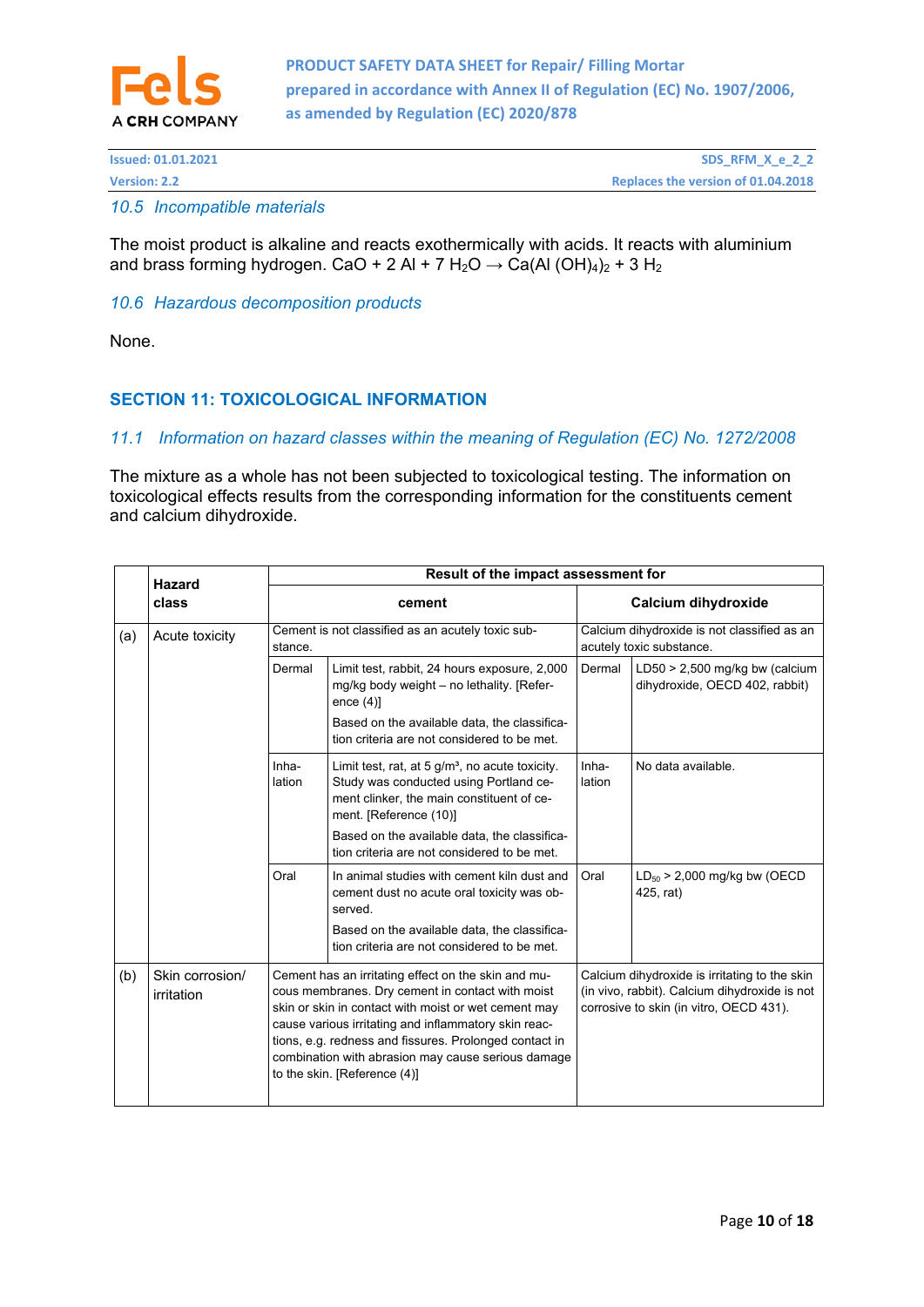

|                     | <b>Issued: 01.01.2021</b><br>SDS_RFM_X_e_2_2 |                                                                                                                                                                                                                                                                                                                                                                                                                                                                                                                                                                                                                                                                                                                                                                                                                                      |                                                                                                                                                                                                                                                                                                     |  |
|---------------------|----------------------------------------------|--------------------------------------------------------------------------------------------------------------------------------------------------------------------------------------------------------------------------------------------------------------------------------------------------------------------------------------------------------------------------------------------------------------------------------------------------------------------------------------------------------------------------------------------------------------------------------------------------------------------------------------------------------------------------------------------------------------------------------------------------------------------------------------------------------------------------------------|-----------------------------------------------------------------------------------------------------------------------------------------------------------------------------------------------------------------------------------------------------------------------------------------------------|--|
| <b>Version: 2.2</b> |                                              |                                                                                                                                                                                                                                                                                                                                                                                                                                                                                                                                                                                                                                                                                                                                                                                                                                      | Replaces the version of 01.04.2018                                                                                                                                                                                                                                                                  |  |
| (c)                 | Serious eye<br>damage/<br>irritation         | The in vitro test indicated that Portland cement clinker<br>(the main constituent of cement) causes different de-<br>grees of impact on the cornea. The calculated "irrita-<br>tion index" is 128. Direct contact with cement may<br>cause corneal damage; through mechanical stress on<br>the one hand and through immediate or delayed irrita-<br>tion or inflammation on the other. Direct contact with<br>larger amounts of dry cement or splashes of wet ce-<br>ment may cause effects ranging from moderate eye ir-<br>ritation (e.g. conjunctivitis or blepharitis) up to severe<br>eye damage and blindness. [Reference (11), (12)]                                                                                                                                                                                          | Studies (in vivo, rabbit) indicate that cal-<br>cium dihydroxide may cause serious dam-<br>age to the eyes.                                                                                                                                                                                         |  |
| (d)                 | Respiratory<br>or skin<br>sensitisation      | There are no indications of respiratory sensitisation.<br>Based on the available data, the classification criteria<br>are not considered to be met. [Reference (1)]<br>Some people may develop eczema following contact<br>with wet cement. This is triggered either by the pH<br>value (irritant contact dermatitis) or by immunological<br>reaction with water-soluble chromium (VI) (allergic<br>contact dermatitis). [Reference (5), (13)]                                                                                                                                                                                                                                                                                                                                                                                       | Calcium dihydroxide is not classified as<br>sensitizing to the skin because of its mech-<br>anism of action (change in pH) and the im-<br>portance of calcium in the human diet.                                                                                                                    |  |
| (e)                 | Germ cell muta-<br>genicity                  | No indications of germ cell mutagenicity. Based on the<br>available data, the classification criteria are not con-<br>sidered to be met. [Reference (14), (15)]                                                                                                                                                                                                                                                                                                                                                                                                                                                                                                                                                                                                                                                                      | Calcium dihydroxide is not genotoxic (in<br>vitro, OECD 471, 473 and 476).                                                                                                                                                                                                                          |  |
| (f)                 | Carcino-<br>genicity                         | A causal relationship between cement and cancer has<br>not been determined. Epidemiological studies did not<br>allow any conclusions to be drawn regarding a rela-<br>tionship between exposure to cement and cancer.<br>[Reference (1)]<br>Portland cement is not classified as a human carcino-<br>gen pursuant to ACGIH A4: "Agents which cause con-<br>cern that they could be carcinogenic for humans but<br>which cannot be assessed conclusively because of a<br>lack of data. In vitro or animal studies do not provide<br>indications of carcinogenicity which are sufficient to<br>classify the agent into one of the other categories."<br>[Reference (16)]<br>Portland cement contains over 90% Portland cement<br>clinker.<br>Based on the available data, the classification criteria<br>are not considered to be met. | Calcium (administered as Ca-lactate) is not<br>carcinogenic (experimental result, rat).<br>There is no carcinogenic risk due to the pH<br>effect of calcium dihydroxide.<br>(Human epidemiological data available).                                                                                 |  |
| (g)                 | Reproductive<br>toxicity                     | Based on the available data, the classification criteria<br>are not considered to be met.                                                                                                                                                                                                                                                                                                                                                                                                                                                                                                                                                                                                                                                                                                                                            | Calcium (administered as Ca-carbonate) is<br>not toxic to reproduction (experimental re-<br>sult, mouse). Due to the pH effect there is<br>no indication of a reproductive risk (human<br>epidemiological data available).                                                                          |  |
| (h)                 | STOT-single ex-<br>posure                    | Exposure to cement dust may cause irritation of the<br>respiratory system (pharynx, throat, lungs). Coughing,<br>sneezing and shortness of breath may result following<br>exposure above the occupational limit value. [Refer-<br>ence $(1)$ ]<br>Occupational exposure to cement dust may cause im-<br>pairment of respiratory function. However, insufficient<br>information is currently available to derive a dose-re-<br>sponse relationship.                                                                                                                                                                                                                                                                                                                                                                                   | It is concluded from human data that cal-<br>cium dihydroxide is irritating to the respira-<br>tory tract. Based on human data as sum-<br>marised and evaluated in the SCOEL rec-<br>ommendation (anonymous, 2008) calcium<br>dihydroxide is classified as irritating to the<br>respiratory system. |  |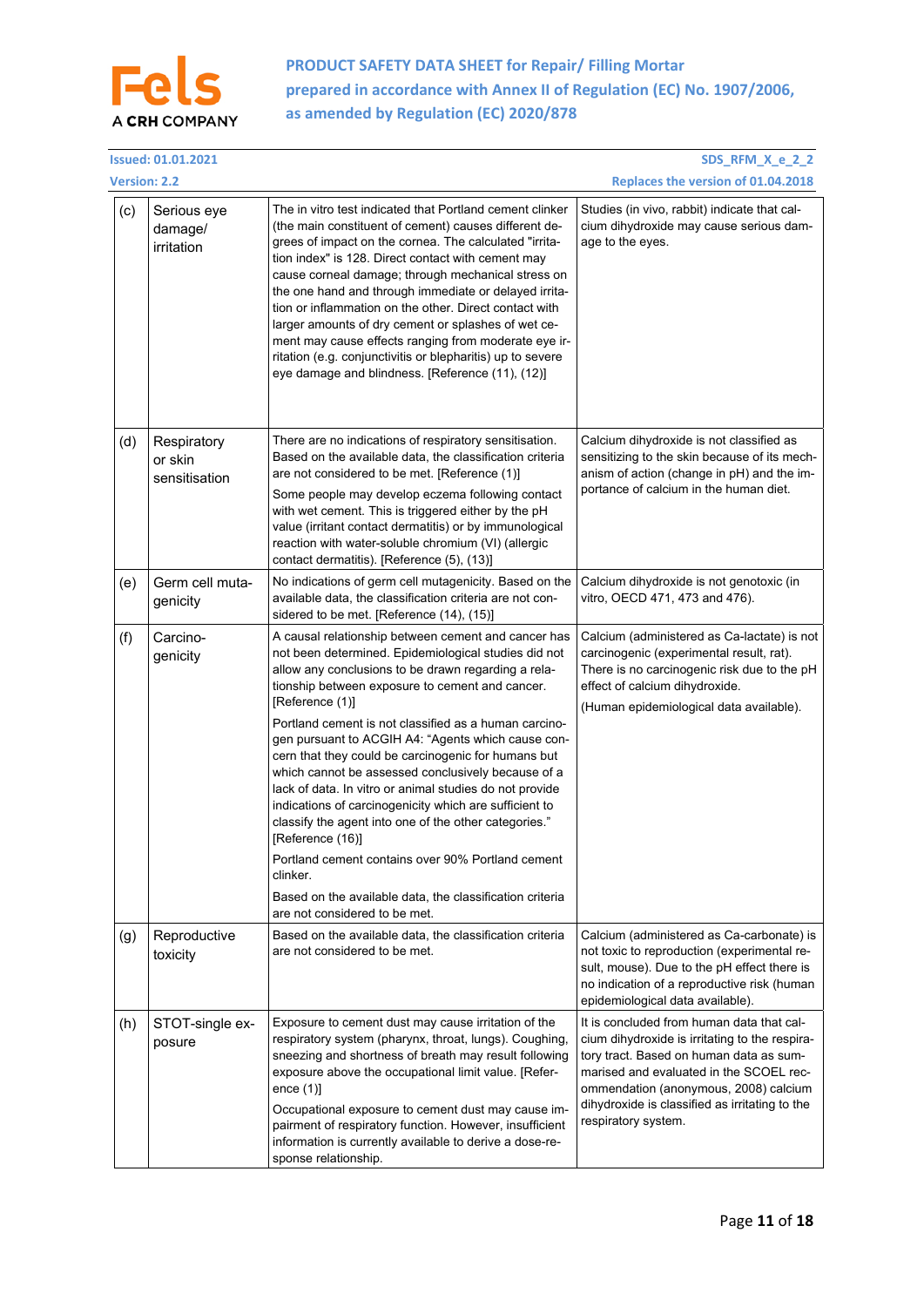

| <b>Issued: 01.01.2021</b><br>SDS RFM X e 2 2 |                           |                                                                                                                                                                                                                                                                                                                                                                       |                                                                                                                                                                                                                                                                                                                               |
|----------------------------------------------|---------------------------|-----------------------------------------------------------------------------------------------------------------------------------------------------------------------------------------------------------------------------------------------------------------------------------------------------------------------------------------------------------------------|-------------------------------------------------------------------------------------------------------------------------------------------------------------------------------------------------------------------------------------------------------------------------------------------------------------------------------|
| <b>Version: 2.2</b>                          |                           |                                                                                                                                                                                                                                                                                                                                                                       | Replaces the version of 01.04.2018                                                                                                                                                                                                                                                                                            |
| (i)                                          | STOT-repeated<br>exposure | Long-term exposure to respirable cement dust above<br>the occupational limit value may cause coughing,<br>shortness of breath and chronic obstructive changes<br>in the respiratory tract. No chronic effects were ob-<br>served at low concentrations. [Reference (17)]<br>Based on the available data, the classification criteria<br>are not considered to be met. | The toxicity of calcium via the oral route<br>has been taken into consideration. For<br>adults, the tolerable upper intake level (UL)<br>for the daily intake of calcium (as deter-<br>mined by the Scientific Center on Food<br>(SCF) is: UL=2,500 mg/day, corresponding<br>to 36 mg/kg body weight/day (70 kg per-<br>son). |
|                                              |                           |                                                                                                                                                                                                                                                                                                                                                                       | The toxicity of Ca(OH)2 via dermal absorp-<br>tion is not considered relevant because<br>significant absorption is not anticipated and<br>local skin irritation has been determined as<br>the primary local effect.                                                                                                           |
|                                              |                           |                                                                                                                                                                                                                                                                                                                                                                       | The toxicity of Ca(OH)2 via inhalation was<br>determined by the 8 hour TWA value re-<br>ported by the Scientific Committee on Oc-<br>cupational Exposure Limits (SCOEL) as 1<br>mg/m <sup>3</sup> respirable dust (cf. Section 8.1).                                                                                          |
| (i)                                          | Aspiration<br>hazard      | Not applicable, because cement is not present as an<br>aerosol.                                                                                                                                                                                                                                                                                                       | It is not known whether an aspiration haz-<br>ard exists when handling Ca(OH)2.                                                                                                                                                                                                                                               |

# *11.2 Information on other hazards*

# *11.2.1. Endocrine disrupting properties*

Taking into consideration the criteria pursuant to Regulations (EC) 1907/2006, (EU) 2017/2100 and (EU) 2018/605 no endocrine disrupting properties that affect human health are known.

# *11.2.2. Other information*

The cement constituent may exacerbate existing diseases of the skin, eyes and respiratory tract, e.g. in patients with pulmonary emphysema or asthma.

# **SECTION 12: ECOLOGICAL INFORMATION**

The mixture as a whole has not been subjected to ecotoxicological testing. The information on ecotoxicological effects results from the corresponding information for the constituents cement and calcium dihydroxide.

# *12.1 Toxicity*

### *12.1.1 Cement*

Ecotoxicological tests with Portland cement with Daphnia magna (U.S. EPA, 1994a) and Selenastrum coli (U.S. EPA, 1993) have indicated only a slight toxic effect. Therefore the LC50 and EC50 values could not be determined. No toxic effects on sediments were determined either. The release of larger quantities of cement in water can cause an increase in the pH value and therefore be toxic to aquatic life under certain circumstances.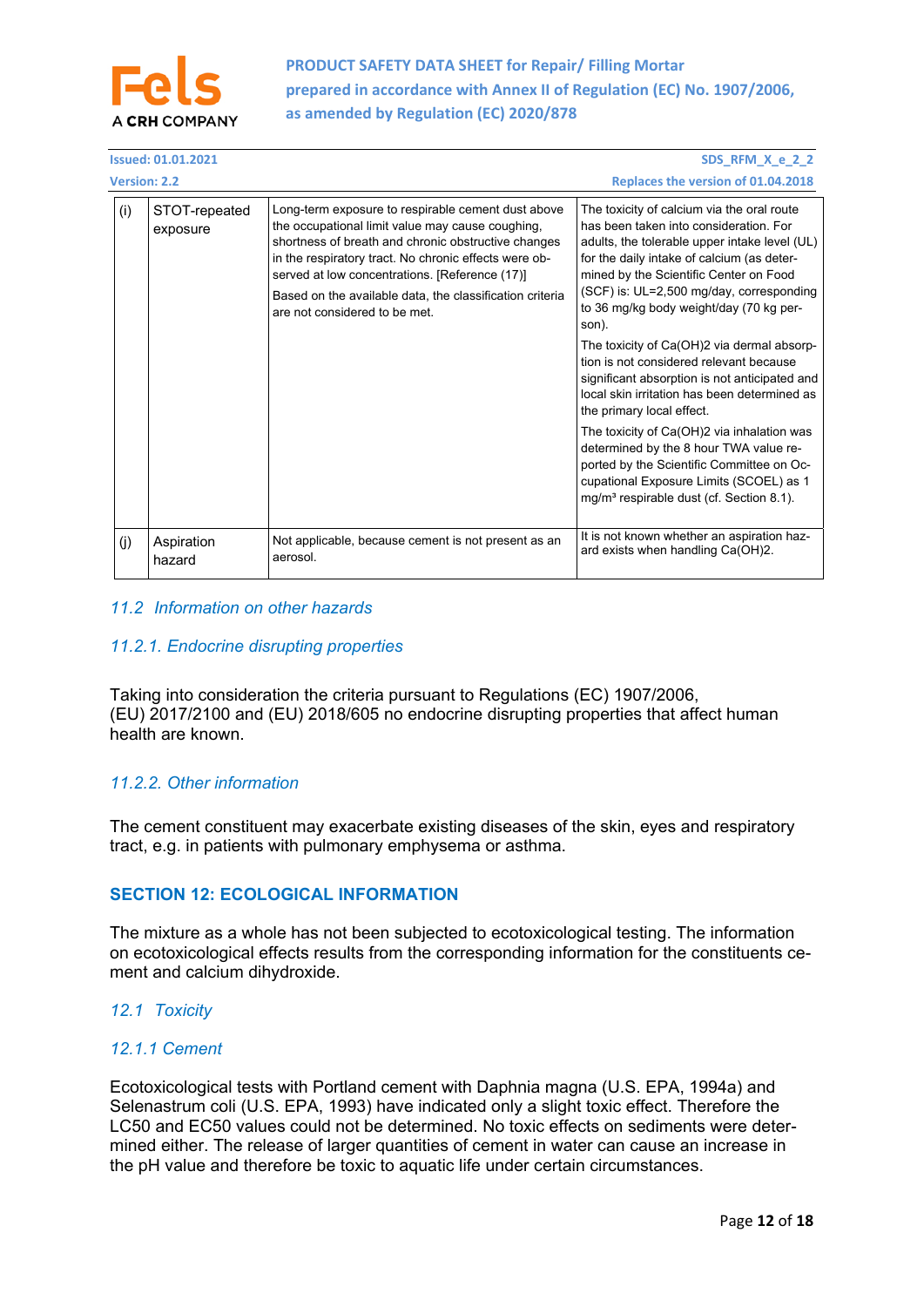

*12.1.2 Calcium dihydroxide* 

# *12.1.2.1 Acute/long-term toxicity to fish*

LC50 (96h) for freshwater fish: 50.6 mg/l (calcium dihydroxide) LC50 (96h) for sea fish: 457 mg/l (calcium dihydroxide)

# *12.1.2.2 Acute/long-term toxicity to aquatic invertebrates*

 $EC_{50}$  (48h) for freshwater invertebrates: 49.1 mg/l (calcium dihydroxide) LC<sub>50</sub> (96h) for seawater invertebrates: 158 mg/l (calcium dihydroxide)

# *12.1.2.3 Acute/long-term toxicity to aquatic plants*

EC<sub>50</sub> (72h) for freshwater algae: 184.57 mg/l (calcium dihydroxide) NOEC (72h) for freshwater algae: 48 mg/l (calcium dihydroxide)

# *12.1.2.4 Toxicity to micro-organisms e.g. bacteria*

At high concentrations calcium dihydroxide causes an increase in the pH value. This is used for the purification of sewage sludge.

# *12.1.2.5 Chronic toxicity to aquatic organisms*

NOEC (14d) for marine water invertebrates: 32 mg/l (calcium dihydroxide)

# *12.1.2.6 Toxicity to soil dwelling organisms*

 $EC_{10}/LC_{10}$  or NOEC for soil macroorganisms: 2000 mg/kg soil dry weight (calcium dihydroxide)

 $EC_{10}/LC_{10}$  or NOEC for soil microorganisms: 12000 mg/kg soil dry weight (calcium dihydroxide)

### *12.1.2.7 Toxicity to terrestrial plants*

NOEC (21d) for terrestrial plants: 1080 mg/kg (calcium dihydroxide)

### *12.1.2.8 General impact*

Acute pH-effect. Although Calcium dihydroxide can be used to neutralize over-acidified water, a concentration in excess of 1 g/l may be harmful to aquatic life. A pH value of > 12 will rapidly decrease due to dilution and carbonation.

### *12.2 Persistence and degradability*

Not applicable.

### *12.3 Bioaccumulative potential*

Not applicable.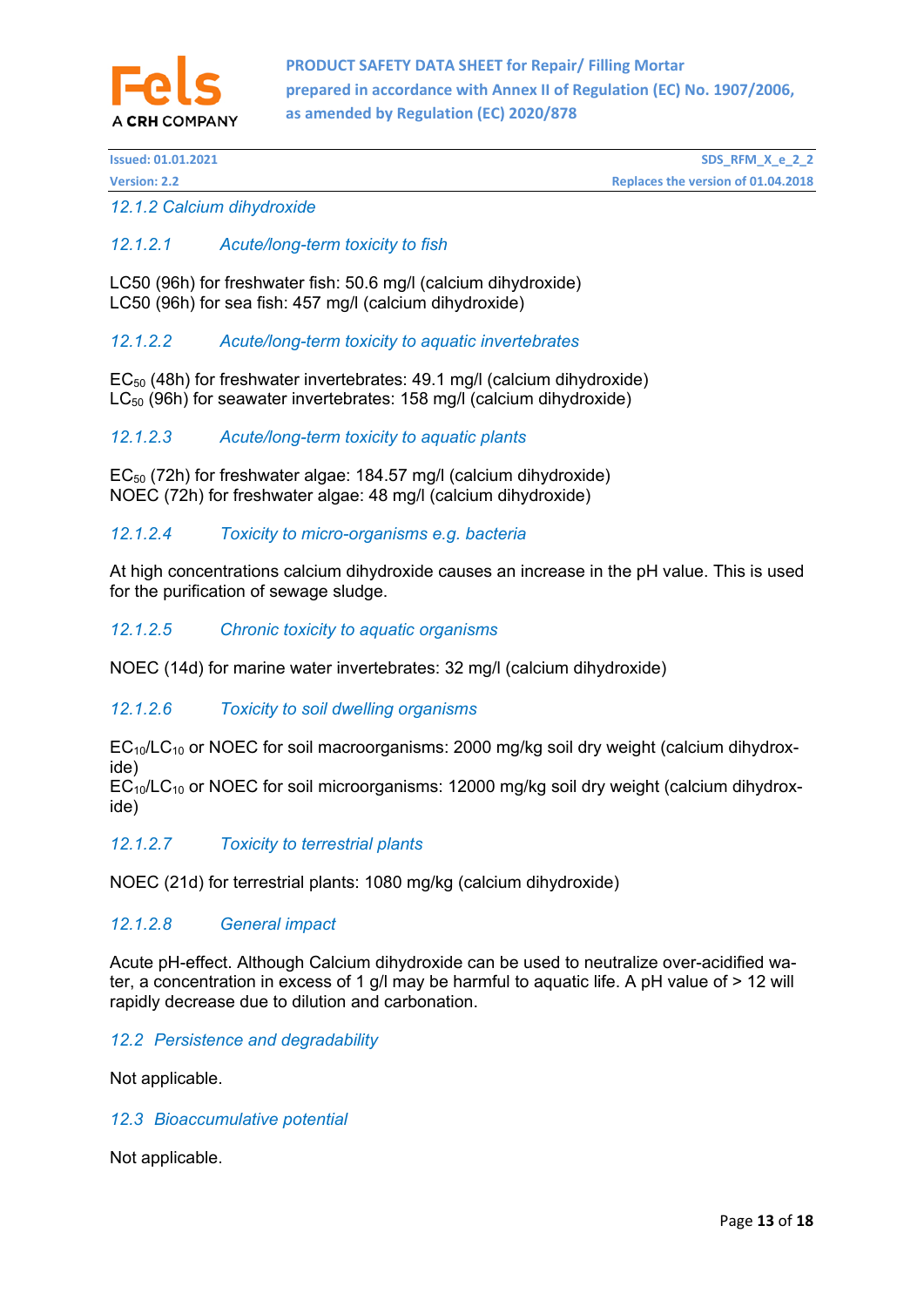

| <b>Issued: 01.01.2021</b> | SDS RFM X e 2 2                    |
|---------------------------|------------------------------------|
| <b>Version: 2.2</b>       | Replaces the version of 01.04.2018 |
| 12.4 Mobility in soil     |                                    |

No data available.

### *12.5 Results of PBT and vPvB assessment*

Not applicable.

### *12.6 Endocrine disrupting properties*

Taking into consideration the criteria pursuant to Regulations (EC) 1907/2006, (EU) 2017/2100 and (EU) 2018/605 no endocrine disrupting properties that affect the environment are known.

### *12.7 Other adverse effects*

In accordance with the European regulations for the classification and labelling of substances, classification as hazardous to the environment is not necessary. The mixture contains Portland cement and calcium dihydroxide. The release of larger amounts in connection with water causes an increase in the pH value. The pH value drops rapidly with dilution (inorganic mineral construction material).

### **SECTION 13: DISPOSAL CONSIDERATIONS**

#### *13.1 Waste treatment methods*

The mixture and containers/packaging that were used for transport/storage shall be disposed of in accordance with national and regional legislation.

Waste code according to the European Waste Catalogue: 10 13 14 (waste concrete and concrete sludge).

Unused residual amounts of product

Pick up dry, store in labelled containers and re-use if possible, taking into account the maximum storage time.

Moist products and product slurry

Do not allow moist products and product slurry to enter sewers or watercourses.

Packaging

Completely empty packaging and recycle (Interseroh). Otherwise dispose of completely empty packaging depending on packaging type according to the European Waste Catalogue, e.g. 15 01 01 (waste paper and cardboard packaging) or 15 01 05 (composite packaging).

### **SECTION 14: TRANSPORT INFORMATION**

The mixture is not classified as hazardous for transport (ADR (Road), RID (Rail), ADN (Inland waterways), IMDG (Sea), and ICAO/IATA (Air)).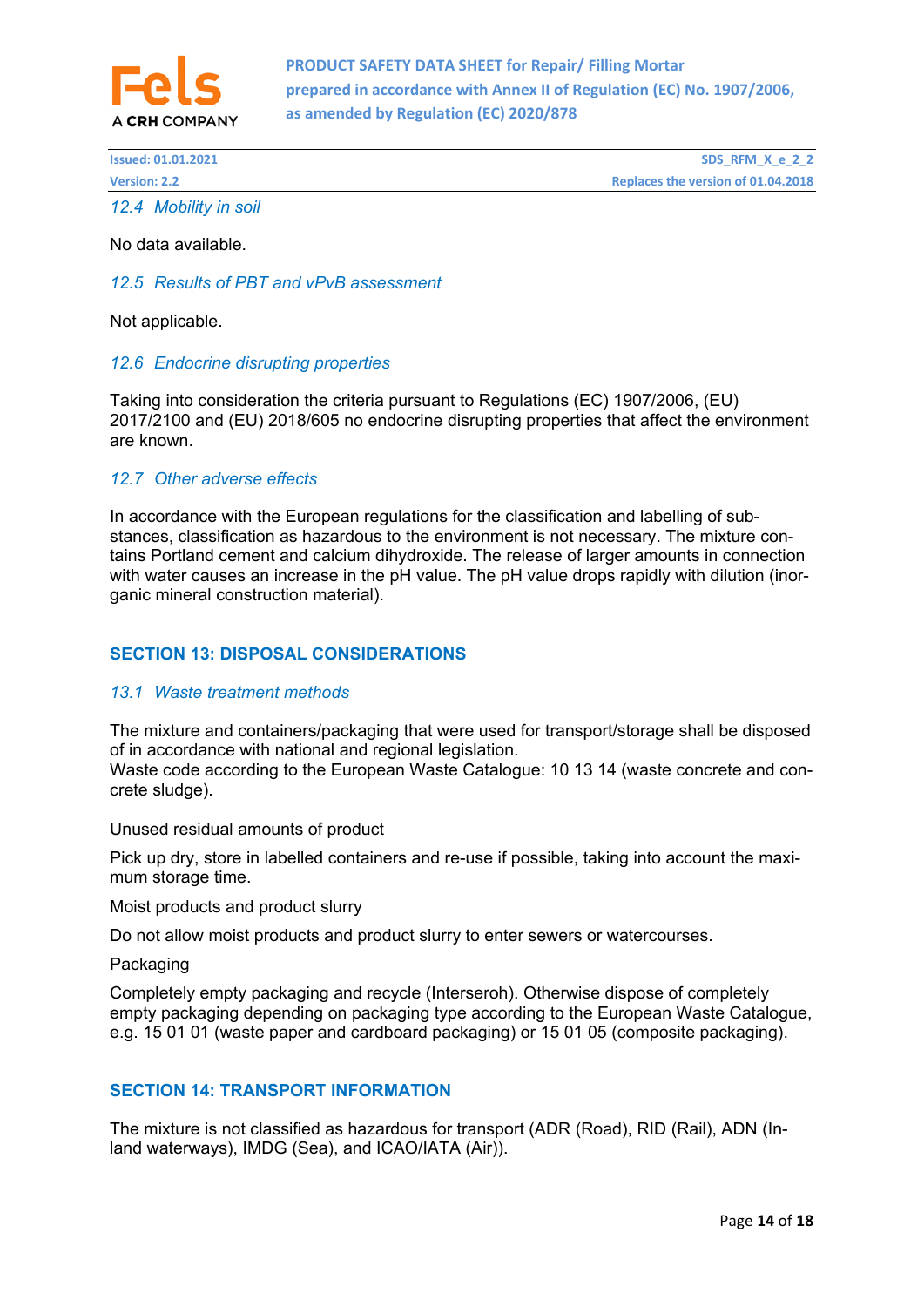

| <b>Issued: 01.01.2021</b> | SDS_RFM_X_e_2_2                    |
|---------------------------|------------------------------------|
| <b>Version: 2.2</b>       | Replaces the version of 01.04.2018 |

*14.1 UN number or ID number* 

Not applicable.

*14.2 UN proper shipping name* 

Not applicable.

*14.3 Transport hazard class(es)* 

Not applicable.

*14.4 Packing group* 

Not applicable.

*14.5 Environmental hazards* 

Not applicable.

*14.6 Special precautions for user* 

Avoid dust generation during transport.

#### *14.7 Maritime transport in bulk according to IMO instruments*

Not applicable.

### **SECTION 15: REGULATORY INFORMATION**

*15.1 Safety, health and environmental regulations/legislation specific for the substance or mixture* 

| <b>REACH</b> authorisation:            | <b>None</b>                                                                              |
|----------------------------------------|------------------------------------------------------------------------------------------|
| <b>REACH restrictions on use: None</b> |                                                                                          |
| EU regulations:                        |                                                                                          |
|                                        | The mixture does not contain any substances as defined by Directive 96/82/EC ("SEVESO"), |
|                                        | is not an ozone depleting substance and is not a persistent organic pollutant.           |
|                                        | The cement contained in the mixture is chromate reduced in accordance with Annex XVII to |
| Regulation (EC) 1907/2006, no. 47.     |                                                                                          |
| <b>National regulations Germany:</b>   |                                                                                          |
|                                        | Water hazard class: WGK 1 (slightly hazardous for water)                                 |
| Classification according to the AwSV.  |                                                                                          |
| Storage class:<br>ids).                | Storage class 13 according to TRGS 510 (non-flammable sol-                               |
| GISCODE (BG Bau):                      | ZP 1 (cementitious products, chromate reduced).                                          |

# *15.2 Chemical safety assessment*

A chemical safety assessment has not been carried out for this mixture.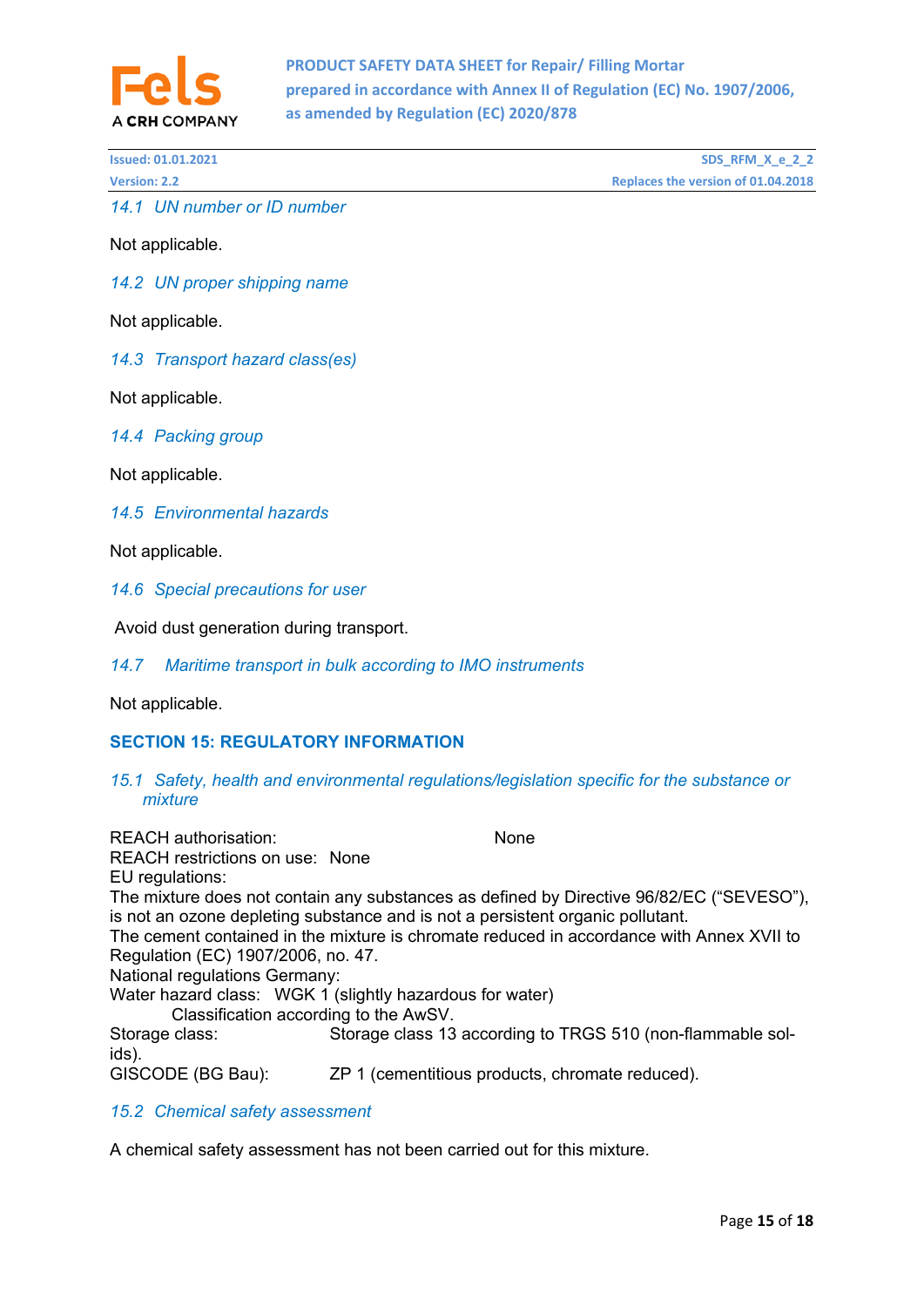

# **SECTION 16: OTHER INFORMATION**

All data are based on the current level of knowledge. However, this product safety data sheet expressly does not constitute a guarantee of any specific product characteristics.

### *16.1 Classifications and hazard statements:*

| Skin Irrit. 2; H315 - Skin irritant category 2; Causes skin irritation.<br>Eye Dam. 1; H318 - Irreversible effects on the eyes category 1; Causes serious eye dam- |
|--------------------------------------------------------------------------------------------------------------------------------------------------------------------|
| age.<br>STOT SE 3; H335 - Specific target organ toxicity (single exposure) category 3; May cause<br>respiratory irritation.                                        |

### *16.2 Precautionary statements:*

| P102:           | Keep out of reach of children.                                                                                                      |
|-----------------|-------------------------------------------------------------------------------------------------------------------------------------|
| P280:           | Wear protective gloves/protective clothing/eye protection/face protec-<br>tion                                                      |
| P305+P351+P338: | IF IN EYES: Rinse cautiously with water for several minutes. Remove<br>contact lenses, if present and easy to do. Continue rinsing. |
| P302+P352:      | IF ON SKIN: Wash with plenty of water.                                                                                              |
| P310:           | Immediately call a POISON CENTRE or doctor/physician.                                                                               |
| P261:           | Avoid breathing dust/fume/gas/mist/vapours/spray                                                                                    |
| P304+P340:      | IF INHALED: Remove victim to fresh air and keep at rest in a position<br>comfortable for breathing.                                 |
| P501:           | Dispose of contents/container to                                                                                                    |

# *16.3 Abbreviations:*

| AwSV<br>Water                  | German Ordinance on Facilities Handling Substances that are Hazardous to                                                                                        |
|--------------------------------|-----------------------------------------------------------------------------------------------------------------------------------------------------------------|
| EC50:                          | Median effective concentration                                                                                                                                  |
| LC50:                          | Median lethal concentration                                                                                                                                     |
| LD50:                          | Median lethal dose                                                                                                                                              |
| NOEC:                          | No observed effect concentration                                                                                                                                |
| OEL:                           | Occupational limit value                                                                                                                                        |
| DNEL:                          | Derived no-effect level                                                                                                                                         |
| PBT:                           | Persistent, bioaccumulative, toxic chemical                                                                                                                     |
| PNEC:                          | Predicted no-effect concentration                                                                                                                               |
| STEL:                          | Short-term exposure limit                                                                                                                                       |
| <b>TRGS 402:</b>               | Technical Rule for Hazardous Substances 402 – Identification and assessment<br>of the risks from activities involving hazardous substances: Inhalation exposure |
| <b>TRGS 510:</b><br>stances in | Technical Rule for Hazardous Substances 510 - Storage of hazardous sub-                                                                                         |
|                                | non-stationary containers                                                                                                                                       |
| <b>TRGS 900:</b><br>TWA:       | Technical Rule for Hazardous Substances 900 - Occupational exposure limits<br>Time weighted average                                                             |
| vPvB:                          | Very persistent, very bioaccumulative chemical                                                                                                                  |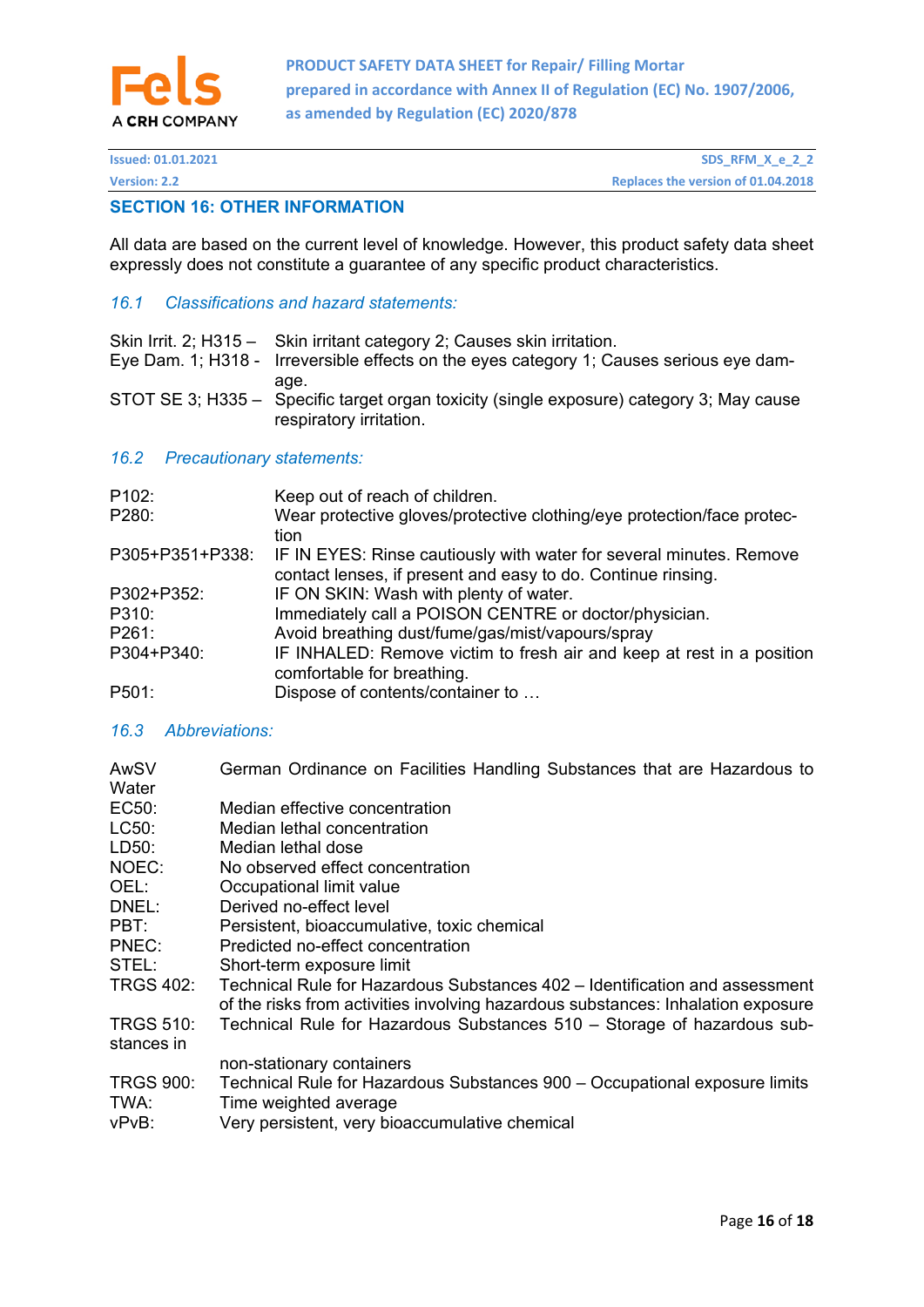

**Issued: 01.01.2021 SDS\_RFM\_X\_e\_2\_2 Physics: 2.2 Replaces** the **version**: **2.2 Replaces** the **version** of 01.04.2018

#### *16.4 Key literature references:*

- (1) *Portland Cement Dust Hazard assessment document EH75/7,* UK Health and Safety Executive, 2006: http://www.hse.gov.uk/pubns/web/portlandcement.pdf.
- (2) *Technische Regel für Gefahrstoffe "Arbeitsplatzgrenzwerte", 2009, GMBI Nr.29 S.605.*
- (3) MEASE 1.02.01 Exposure assessment tool for metals and inorganic substances, EBRC Consulting GmbH für Eurometaux, 2010: http://www.ebrc.de/ebrc/ebrc-mease.php.
- (4) *Observations on the effects of skin irritation caused by cement*, Kietzman et al, Dermatosen, 47, 5, 184-189 (1999).
- (5) *Epidemiological assessment of the occurrence of allergic dermatitis in workers in the construction industry related to the content of Cr (VI) in cement*, NIOH, Page 11, 2003.
- (6) U.S. EPA, *Short-term Methods for Estimating the Chronic Toxicity of Effluents and Receiving Waters to Freshwater Organisms*, 3rd ed. EPA/600/7-91/002, Environmental Monitoring and Support Laboratory, U.S. EPA, Cincinnati, OH (1994a).
- (7) U.S. EPA, *Methods for Measuring the Acute Toxicity of Effluents and Receiving Waters to Freshwater and Marine Organisms*, 4th ed. EPA/600/4-90/027F, Environmental Monitoring and Support Laboratory, U.S. EPA, Cincinnati, OH (1993).
- (8) *Environmental Impact of Construction and Repair Materials on Surface and Ground Waters. Summary of Methodology*, Laboratory Results, and Model Development. NCHRP report 448, National Academy Press, Washington, D.C., 2001.
- (9) *Final report Sediment Phase Toxicity Test Results with Corophium volutator for Portland clinker* prepared for Norcem A.S. by AnalyCen Ecotox AS, 2007.
- (10) TNO report V8801/02, An acute (4-hour) inhalation toxicity study with Portland Cement Clinker CLP/GHS 03-2010-fine in rats, August 2010.
- (11) TNO report V8815/09, *Evaluation of eye irritation potential of cement clinker G in vitro using the isolated chicken eye test*, April 2010.
- (12) TNO report V8815/10, *Evaluation of eye irritation potential of cement clinker W in vitro using the isolated chicken eye test*, April 2010.
- (13) *European Commission's Scientific Committee on Toxicology, Ecotoxicology and the Environment (SCTEE) opinion of the risks to health from Cr (VI) in cement (Europäische* Kommission, 2002): http://ec.europa.eu/health/archive/ph\_risk/committees/sct/documents/out158\_en.pdf.
- (14) *Investigation of the cytotoxic and proinflammatory effects of cement dusts in rat alveolar macrophages*, Van Berlo et al, Chem. Res. Toxicol., 2009 Sept; 22(9):1548-58
- (15) *Cytotoxicity and genotoxicity of cement dusts in A549 human epithelial lung cells in vitro*; Gminski et al, Abstract DGPT conference Mainz, 2008.
- (16) *Comments on a recommendation from the American Conference of governmental industrial Hygienists to change the threshold limit value for Portland cement*, Patrick A. Hessel and John F. Gamble, EpiLung Consulting, June 2008.
- (17) *Prospective monitoring of exposure and lung function among cement workers, Interim report of the study after the data collection of Phase I-II 2006-2010*, H. Notø, H. Kjuus, M. Skogstad and K.-C. Nordby, National Institute of Occupational Health, Oslo, Norway, March 2010.